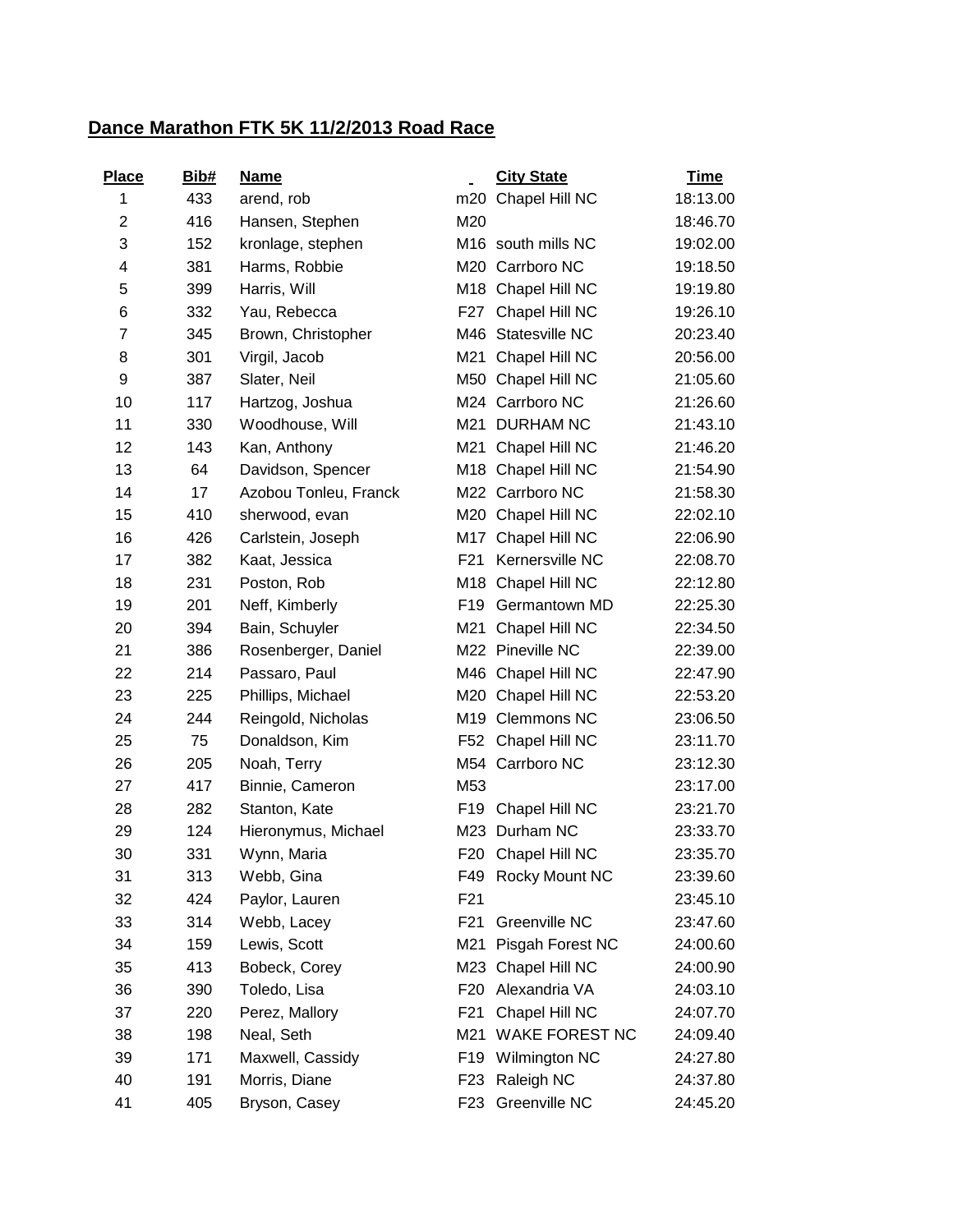| 42 | 340 | Allen, Robert        |                 | M22 Chapel Hill NC      | 24:52.30 |
|----|-----|----------------------|-----------------|-------------------------|----------|
| 43 | 20  | Bakis, Andrew        |                 | M22 Chapel Hill NC      | 24:52.90 |
| 44 | 111 | Guruparan, Akil      |                 | M17 Chapel Hill NC      | 24:54.60 |
| 45 | 21  | Bardill, Ally        | F19             | Chapel Hill NC          | 24:56.40 |
| 46 | 359 | Nelson, Scott        |                 | M20 Tampa FL            | 24:57.10 |
| 47 | 69  | DeBerry, Ryan        |                 | M19 Asheville NC        | 24:57.40 |
| 48 | 409 | Rivera, Jean-Luc     |                 | M20 Chapel Hill NC      | 25:05.40 |
| 49 | 179 | McSorley, Brian      |                 | M23 Carrboro NC         | 25:09.10 |
| 50 | 385 | McDonald, Kristen    |                 | F22 Durham NC           | 25:10.90 |
| 51 | 265 | Scuderi, Anthony     |                 | M51 Cary NC             | 25:12.90 |
| 52 | 300 | Vicente, Emilio      |                 | M22 Chapel Hill NC      | 25:46.20 |
| 53 | 79  | Ellis, Clark         |                 | M44 Cary NC             | 25:49.50 |
| 54 | 123 | Hickman, Christopher |                 | M19 Chapel Hill NC      | 25:55.40 |
| 55 | 24  | Barreto, Mauricio    |                 | M20 Cary NC             | 26:04.00 |
| 56 | 293 | Thomas, Natalie      | F21             | Chapel Hill NC          | 26:06.80 |
| 57 | 131 | Hollingsworth, Allyn | F <sub>18</sub> | Chapel Hill NC          | 26:07.50 |
| 58 | 423 | Quinn, Josh          | M24             |                         | 26:08.80 |
| 59 | 86  | Fox, Sam             |                 | M15 Winterville NC      | 26:11.70 |
| 60 | 85  | Fox, Neal            |                 | M50 Winterville NC      | 26:14.10 |
| 61 | 118 | Hayne, Cassandra     |                 | F23 Carrboro NC         | 26:14.40 |
| 62 | 97  | Gasior, Madeline     | F18             | Chapel Hill NC          | 26:16.70 |
| 63 | 289 | Tambellini, Jonathan |                 | M19 Chapel Hill NC      | 26:17.40 |
| 64 | 13  | Alimohamadi, Sahar   | F18             | Chapel Hill NC          | 26:17.90 |
| 65 | 81  | Feinleib, Laura      | F17             | <b>Ellicott City MD</b> | 26:19.40 |
| 66 | 26  | Bedsole, Emily       | F <sub>18</sub> | Chapel Hill NC          | 26:20.80 |
| 67 | 158 | Lensch, Rachel       | F <sub>18</sub> | Chapel Hill NC          | 26:21.10 |
| 68 | 267 | Segarra, Marisa      | F <sub>21</sub> | Chapel Hill NC          | 26:21.20 |
| 69 | 241 | Ramadan, Omar        |                 | M22 Chapel Hill NC      | 26:24.00 |
| 70 | 341 | Atchison, Gregory    |                 | M57 Chapel Hill NC      | 26:27.00 |
| 71 | 393 | Young, Ashlyn        | F <sub>20</sub> | Cary NC                 | 26:27.90 |
| 72 | 125 | Hill, Ashlyn         | F19             | Chapel Hill NC          | 26:32.40 |
| 73 | 261 | Schneider, Maggie    | F20             | Chapel Hill NC          | 26:33.40 |
| 74 | 400 | Joyce, Ryan          | M20             | Madison NC              | 26:35.70 |
| 75 | 372 | Wilson, Heather      | F20             | Yuba City CA            | 26:36.60 |
| 76 | 240 | Ramadan, Nadeem      |                 | M15 Chapel Hill NC      | 26:37.50 |
| 77 | 192 | Morris, Lisa         | F <sub>20</sub> | Raleigh NC              | 26:38.60 |
| 78 | 425 | Carlstein, Ed        | M55             | Chapel Hill NC          | 26:56.60 |
| 79 | 429 | Saunders, Sabrina    | F <sub>21</sub> | Chapel Hill NC          | 26:56.80 |
| 80 | 237 | Radford, Jay         |                 | M44 Chapel Hill NC      | 26:59.20 |
| 81 | 134 | Hsieh, Kristina      | F <sub>21</sub> | Chapel Hill NC          | 27:06.80 |
| 82 | 228 | Poindexter, Claire   | F <sub>18</sub> | Zionsville IN           | 27:11.90 |
| 83 | 83  | Fizer, Chelsea       | F <sub>21</sub> | Chapel Hill NC          | 27:17.80 |
| 84 | 250 | Rogers, Allison      | F <sub>19</sub> | Chapel Hill NC          | 27:18.60 |
| 85 | 70  | DellOmo, Augusta     | F19             | Cary NC                 | 27:18.80 |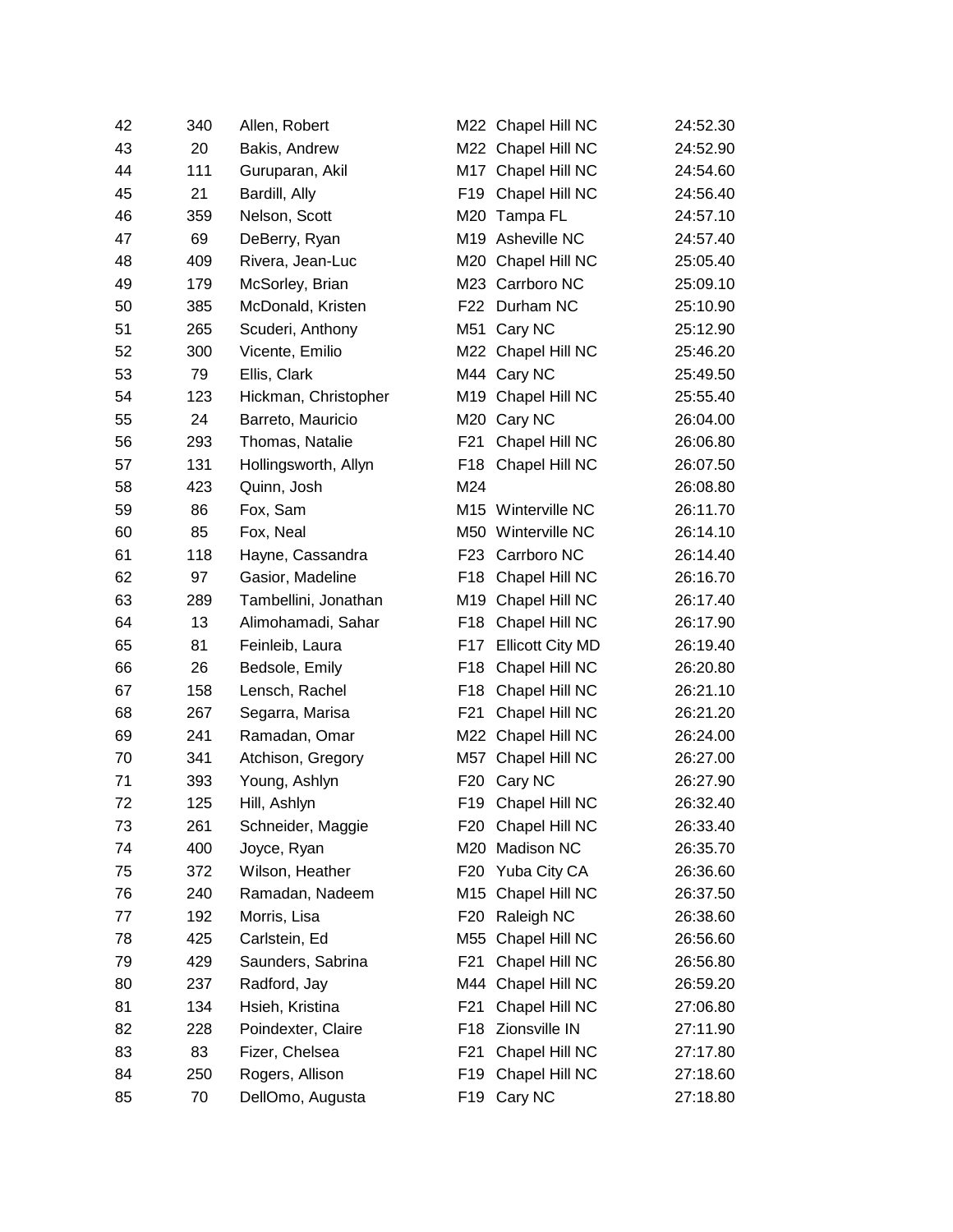| 86  | 200 | Neely, Jasmine      | F19              | Chapel Hill NC        | 27:26.30 |
|-----|-----|---------------------|------------------|-----------------------|----------|
| 87  | 257 | Sanii, Yasamin      | F <sub>20</sub>  | <b>CARY NC</b>        | 27:26.40 |
| 88  | 119 | Helton, Christopher |                  | M20 Chapel Hill NC    | 27:31.50 |
| 89  | 262 | Scott, Alicia       | F19              | Spring TX             | 27:36.00 |
| 90  | 379 | Deuink, Jordan      | M21              | Chapel Hill NC        | 27:37.40 |
| 91  | 360 | Ochoa, Daniela      | F <sub>19</sub>  | Chapel Hill NC        | 27:44.50 |
| 92  | 108 | Grieb, Zachary      | M19              | Wilmington NC         | 27:45.50 |
| 93  | 268 | Shah, Jasmine       | F <sub>18</sub>  | Chapel Hill NC        | 27:51.10 |
| 94  | 56  | Caudill, Holly      | F <sub>20</sub>  | Chapel Hill NC        | 27:51.40 |
| 95  | 415 | Burney, Jocelyn     | F <sub>0</sub>   |                       | 27:53.60 |
| 96  | 133 | Howard, Margot      | F33              | Chapel Hill NC        | 27:59.10 |
| 97  | 177 | McHenry, Matthew    | m19              | Raleigh NC            | 28:06.10 |
| 98  | 353 | Kelly, Madison      | F <sub>20</sub>  | <b>Belmont NC</b>     | 28:12.10 |
| 99  | 29  | Berry, Ashlyn       | F <sub>21</sub>  | Chapel Hill NC        | 28:12.60 |
| 100 | 184 | Mills, Jade         | F <sub>19</sub>  | Chapel Hill NC        | 28:14.60 |
| 101 | 104 | Gore, Anthony       | M21              | Chapel Hill NC        | 28:15.20 |
| 102 | 434 | smith, haley        | F <sub>20</sub>  |                       | 28:16.10 |
| 103 | 290 | Tane, Sara          | F <sub>19</sub>  | Chapel Hill NC        | 28:18.00 |
| 104 | 342 | Benjumea, Darrin    | M20              | Port Murray NJ        | 28:22.20 |
| 105 | 343 | Bissette, Erin      | F <sub>19</sub>  | Chapel Hill NC        | 28:24.10 |
| 106 | 329 | Wood, Brittany      | F <sub>19</sub>  | <b>CARY NC</b>        | 28:31.70 |
| 107 | 105 | Goslin, Elaine      | F <sub>51</sub>  | Peoria IL             | 28:32.60 |
| 108 | 378 | Crume, Richard      | M61              | Chapel Hill NC        | 28:33.70 |
| 109 | 420 | Moss, Mari          | F <sub>19</sub>  |                       | 28:34.20 |
| 110 | 421 | Price, Emily        | F <sub>19</sub>  |                       | 28:34.40 |
| 111 | 328 | Witt, Hayley        | F <sub>20</sub>  | Fredericksburg VA     | 28:36.70 |
| 112 | 288 | Swaim, Katarina     | F <sub>18</sub>  | Chapel Hill NC        | 28:38.10 |
| 113 | 160 | Little, Jane        | F <sub>18</sub>  | Chapel Hill NC        | 28:41.30 |
| 114 | 397 | Golden, Adam        | M19              |                       | 28:41.90 |
| 115 | 292 | Thomas, Lauren      | F <sub>18</sub>  | Chapel Hill NC        | 28:51.90 |
| 116 | 30  | Berry, Rachel       | F17              | Greensboro NC         | 29:03.00 |
| 117 | 23  | Barnes, Olivia      | F19              | <b>WAKE FOREST NC</b> | 29:05.80 |
| 118 | 55  | Casper, Shea        | F21              | Wilmington NC         | 29:08.20 |
| 119 | 62  | Cox, Olivia         | F <sub>20</sub>  | Chapel Hill NC        | 29:11.60 |
| 120 | 354 | Lance, Thea         | F16              | Chapel Hill NC        | 29:30.70 |
| 121 | 239 | Ramadan, Imad       | M51              | Chapel Hill NC        | 29:35.60 |
| 122 | 204 | Niver, Virginia     | F <sub>21</sub>  | Raleigh NC            | 29:39.90 |
| 123 | 66  | Davis, Laura        | F <sub>21</sub>  | Chapel Hill NC        | 29:40.60 |
| 124 | 181 | Messick, Kathryn    | F <sub>19</sub>  | Clayton NC            | 29:43.90 |
| 125 | 107 | Graziosi, Michelle  | F <sub>20</sub>  | Chapel Hill NC        | 29:45.40 |
| 126 | 161 | Lockamon, Paige     | F <sub>2</sub> 1 | Roankoke Rapids NC    | 29:49.50 |
| 127 | 61  | Cooper, Sarah       | F20              | Chapel Hill NC        | 29:51.60 |
| 128 | 175 | McDermott, Kelly    | F21              | Carrboro NC           | 30:00.30 |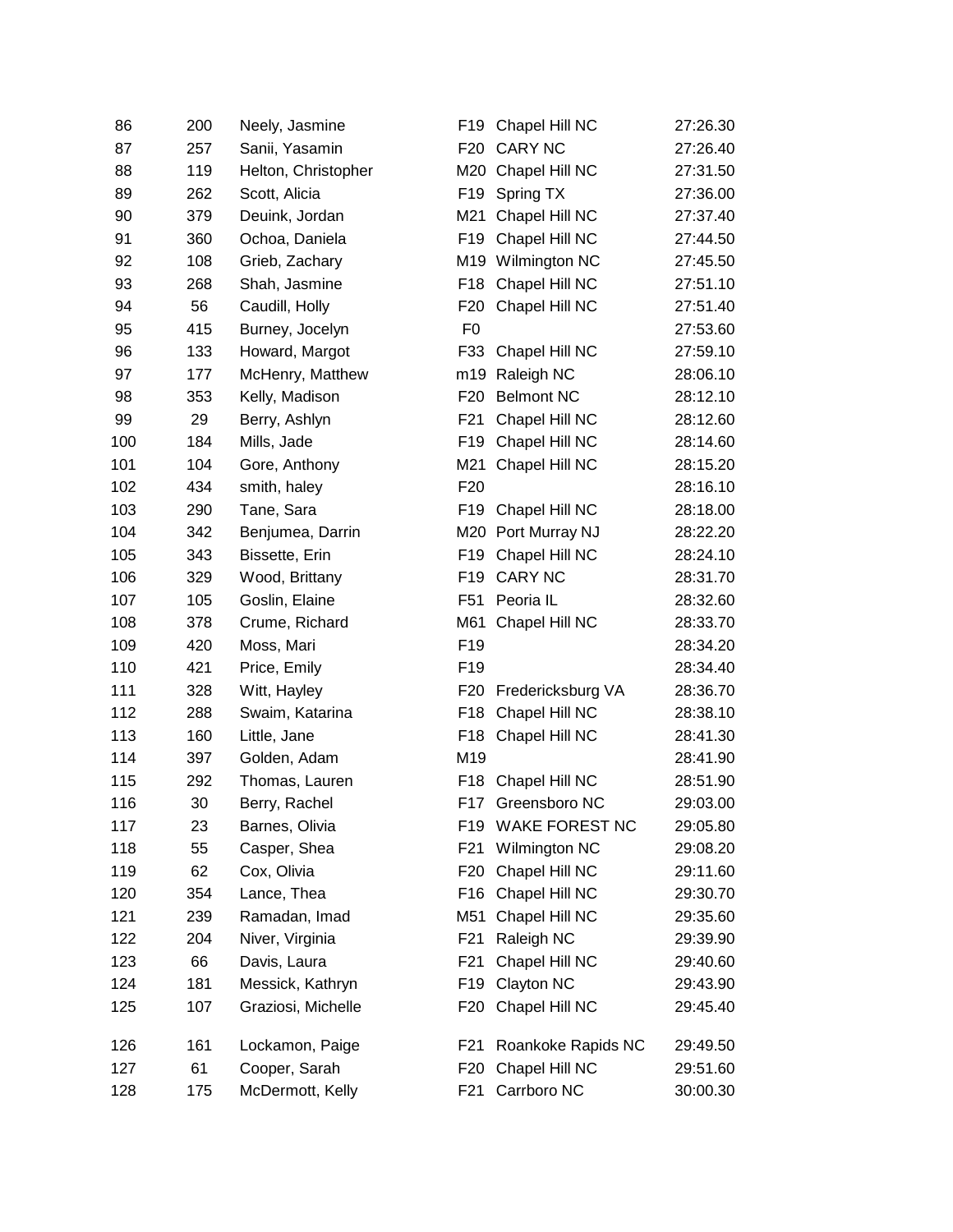| 129 | 373 | Aichelman, Hannah    | F21              | Carrboro NC           | 30:00.60 |
|-----|-----|----------------------|------------------|-----------------------|----------|
| 130 | 367 | Seagle, Emma         | F21              | Carrboro NC           | 30:00.70 |
| 131 | 318 | Wells, Rebekah       | F <sub>19</sub>  | Mebane NC             | 30:02.20 |
| 132 | 49  | Burnette, Bianca     | F <sub>19</sub>  | Chapel Hill NC        | 30:10.60 |
| 133 | 67  | Davis, Phillip       |                  | M53 Hampstead NC      | 30:11.00 |
| 134 | 65  | Davis, Diana         | F <sub>53</sub>  | Hampstead NC          | 30:11.20 |
| 135 | 71  | deSaussure, Caroline | F <sub>18</sub>  | Mooresville NC        | 30:11.50 |
| 136 | 212 | Parker, Meredith     | F <sub>19</sub>  | <b>Wake Forest NC</b> | 30:11.80 |
| 137 | 229 | Porter, Claire       | F <sub>20</sub>  | Chapel Hill NC        | 30:12.40 |
| 138 | 51  | Buso, Danielle       | F18              | <b>CARY NC</b>        | 30:14.40 |
| 139 | 50  | Bush, Morgan         | F <sub>18</sub>  | Chapel Hill NC        | 30:14.60 |
| 140 | 307 | Wang, Helen          | F19              | Cary NC               | 30:15.20 |
| 141 | 419 | Teapole, Brianna     | F21              |                       | 30:15.50 |
| 142 | 37  | Blohm, Dana          | F <sub>21</sub>  | Chapel Hill NC        | 30:17.90 |
| 143 | 73  | Dinan, Michaela      |                  | F32 Durham NC         | 30:21.10 |
| 144 | 248 | Robinson, Timothy    |                  | M32 Durham NC         | 30:22.20 |
| 145 | 263 | Scott, Morris        |                  | M53 Spring TX         | 30:28.20 |
| 146 | 194 | Moyer, Shannon       | F <sub>20</sub>  | Warren PA             | 30:32.70 |
| 147 | 334 | Ziegelhofer, Hailey  | F <sub>20</sub>  | Durham NC             | 30:38.30 |
| 148 | 256 | Sanchez, Matthew     |                  | M20 Fayetteville NC   | 30:39.10 |
| 149 | 166 | Luther, Ilsa         | F18              | Saint Petersburg FL   | 30:39.20 |
| 150 | 235 | Purohit, Priyank     | M21              | Cary NC               | 30:40.70 |
| 151 | 215 | Patel, Nikita        | F <sub>21</sub>  | Cary NC               | 30:41.00 |
| 152 | 287 | Surana, Pallavi      | F <sub>19</sub>  | Chapel Hill NC        | 30:41.10 |
| 153 | 10  | Abzug, Melanie       | F <sub>19</sub>  | Chapel Hill NC        | 30:42.00 |
| 154 | 356 | liles, anna          | f16              | <b>DURHAM NC</b>      | 30:42.20 |
| 155 | 294 | Thompson, Meagan     | F22              | Chapel Hill NC        | 30:42.50 |
| 156 | 94  | Garcia, Anika        | F <sub>29</sub>  | Roxboro NC            | 30:43.50 |
| 157 | 232 | Powell, Hannah       | F <sub>20</sub>  | Waxhaw NC             | 30:43.50 |
| 158 | 260 | Scheppegrell, Caley  |                  | F19 Chapel Hill NC    | 30:49.90 |
| 159 | 280 | Sparacio, Stephanie  | F <sub>20</sub>  | Chapel Hill NC        | 30:55.60 |
| 160 | 347 | Gilliam, Dave        |                  | M39 Chapel Hill NC    | 30:56.10 |
| 161 | 333 | Zhu, Juliet          | F24              | Chapel Hill NC        | 30:57.70 |
| 162 | 112 | Hall, William        | M21              | Chapel Hill NC        | 31:00.20 |
| 163 | 130 | Hollar, Melisa       | F <sub>19</sub>  | Chapel Hill NC        | 31:12.00 |
| 164 | 109 | Grimley, Julie       | F <sub>27</sub>  | Raleigh NC            | 31:16.50 |
| 165 | 208 | Pan, Kelsey          | F <sub>2</sub> 1 | Chapel Hill NC        | 31:20.10 |
| 166 | 135 | Huber, Amy           | F <sub>29</sub>  | Carrboro NC           | 31:30.20 |
| 167 | 216 | Patel, Urvi          | F21              | Statesville NC        | 31:32.40 |
| 168 | 368 | Senthilnathan, Aditi | F <sub>19</sub>  | Chapel Hill NC        | 31:32.70 |
| 169 | 236 | Quine, Katherine     | F <sub>21</sub>  | Charlotte NC          | 31:34.20 |
| 170 | 365 | Prendergast, Teresa  | F51              | Greensboro NC         | 31:39.50 |
| 171 | 245 | Riccio, Michael      |                  | M19 Chapel Hill NC    | 31:40.70 |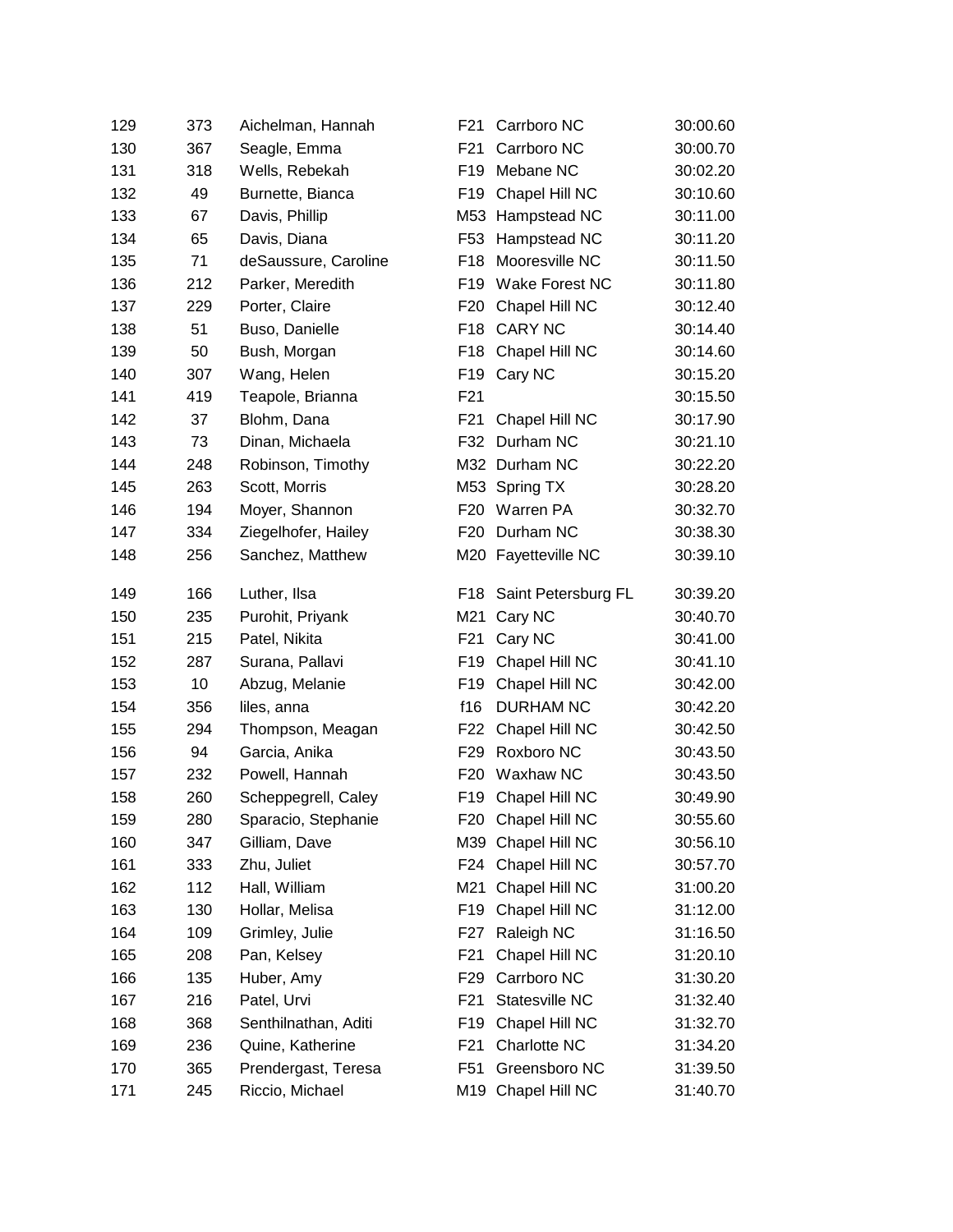| 172 | 401 | West, Liz            | F20             | Goldsboro NC        | 31:42.20 |
|-----|-----|----------------------|-----------------|---------------------|----------|
| 173 | 277 | Smyth, Neil          |                 | M47 Cary NC         | 31:43.80 |
| 174 | 41  | Braaten, Steve       |                 | M47 Cary NC         | 31:45.20 |
| 175 | 180 | Meinz, Ariana        | F <sub>21</sub> | Fair Haven NJ       | 31:46.10 |
| 176 | 252 | Rose, Amanda         | F32             | Mebane NC           | 31:47.00 |
| 177 | 298 | Van Vliet, Alexandra |                 | F22 West End NC     | 31:47.70 |
| 178 | 40  | Braaten, Francesca   | F21             | Chapel Hill NC      | 31:47.80 |
| 179 | 299 | VanderJeugdt, lan    | M21             | Waxhaw NC           | 31:47.80 |
| 180 | 121 | Herman, Morgan       | F <sub>19</sub> | greensboro NC       | 31:50.00 |
| 181 | 84  | Flaherty, Joann      | F19             | greensboro NC       | 31:50.30 |
| 182 | 350 | Grine, Alyson        | F <sub>20</sub> | <b>Pinehurst NC</b> | 32:00.00 |
| 183 | 54  | Cardona, Paola       | F18             | Statesville NC      | 32:00.70 |
| 184 | 357 | Liszka, Lara         | F <sub>19</sub> | Chapel Hill NC      | 32:00.70 |
| 185 | 323 | White, Catherine     | F <sub>20</sub> | Chapel Hill NC      | 32:01.80 |
| 186 | 68  | Deaton, Kristen      | F <sub>19</sub> | Chapel Hill NC      | 32:12.10 |
| 187 | 12  | Akinkugbe, Ronke     | F33             | Carrboro NC         | 32:15.40 |
| 188 | 196 | Murthy, Sanjana      | F19             | Charlotte NC        | 32:16.50 |
| 189 | 243 | Reeves, Abby         | F <sub>20</sub> | Chapel Hill NC      | 32:18.90 |
| 190 | 435 | Cornish, Megan       | F33             | Durham NC           | 32:23.30 |
| 191 | 139 | Joe, Danielle        | F <sub>19</sub> | Gaithersburg MD     | 32:27.10 |
| 192 | 312 | Wayland, Emily       | F18             | Chapel Hill NC      | 32:29.20 |
| 193 | 156 | Lee, Ben             |                 | M19 Chapel Hill NC  | 32:30.20 |
| 194 | 403 | Ashcraft, Matthew    |                 | M20 Raleigh NC      | 32:40.90 |
| 195 | 149 | Krivanek, Kerry      | M47             | Davidson NC         | 32:43.60 |
| 196 | 150 | Krivanek, Melissa    | F38             | Davidson NC         | 32:43.80 |
| 197 | 155 | Lawson, Virginia     | F <sub>20</sub> | <b>Cullowhee NC</b> | 32:47.80 |
| 198 | 344 | bose, gennie         | F59             | Pittsboro NC        | 32:47.80 |
| 199 | 221 | Petersen, Hannah     | F <sub>18</sub> | Boone NC            | 32:48.70 |
| 200 | 321 | Werk, Emily          | F <sub>20</sub> | Chapel Hill NC      | 32:48.90 |
| 201 | 106 | Graham, Erin         | F <sub>19</sub> | Chapel Hill NC      | 32:51.90 |
| 202 | 402 | Zenkel, Maggie       | F <sub>20</sub> | Chapel Hill NC      | 32:54.20 |
| 203 | 82  | Fields, Jessica      | F19             | Chapel Hill NC      | 32:59.80 |
| 204 | 164 | Lotz, Nicolas        | M <sub>8</sub>  | Chapel Hill NC      | 33:00.50 |
| 205 | 391 | Williams, Christine  | F35             | Chapel Hill NC      | 33:01.20 |
| 206 | 358 | Marucci, Leo         | M35             | Chapel Hill NC      | 33:03.20 |
| 207 | 116 | Harris, Kathleen     | F <sub>19</sub> | Chapel Hill NC      | 33:03.40 |
| 208 | 366 | Rupcich, Laura Beth  | F <sub>27</sub> | Durham NC           | 33:03.60 |
| 209 | 207 | Oyelowo, Toyosi      | F21             | WAKE FOREST NC      | 33:05.50 |
| 210 | 337 | Zirker, Stephanie    | F <sub>19</sub> | Chapel Hill NC      | 33:08.00 |
| 211 | 269 | Shelton, Hayley      | F <sub>20</sub> | Chapel Hill NC      | 33:09.90 |
| 212 | 126 | Hill, Quentin        | M21             | Chapel Hill NC      | 33:10.30 |
| 213 | 151 | kronlage, rene       | F <sub>20</sub> | Chapel Hill NC      | 33:11.90 |
| 214 | 28  | Berry, Aidan         | F22             | Chapel Hill NC      | 33:17.20 |
| 215 | 322 | Whalen, Kelly        | F18             | Raleigh NC          | 33:18.00 |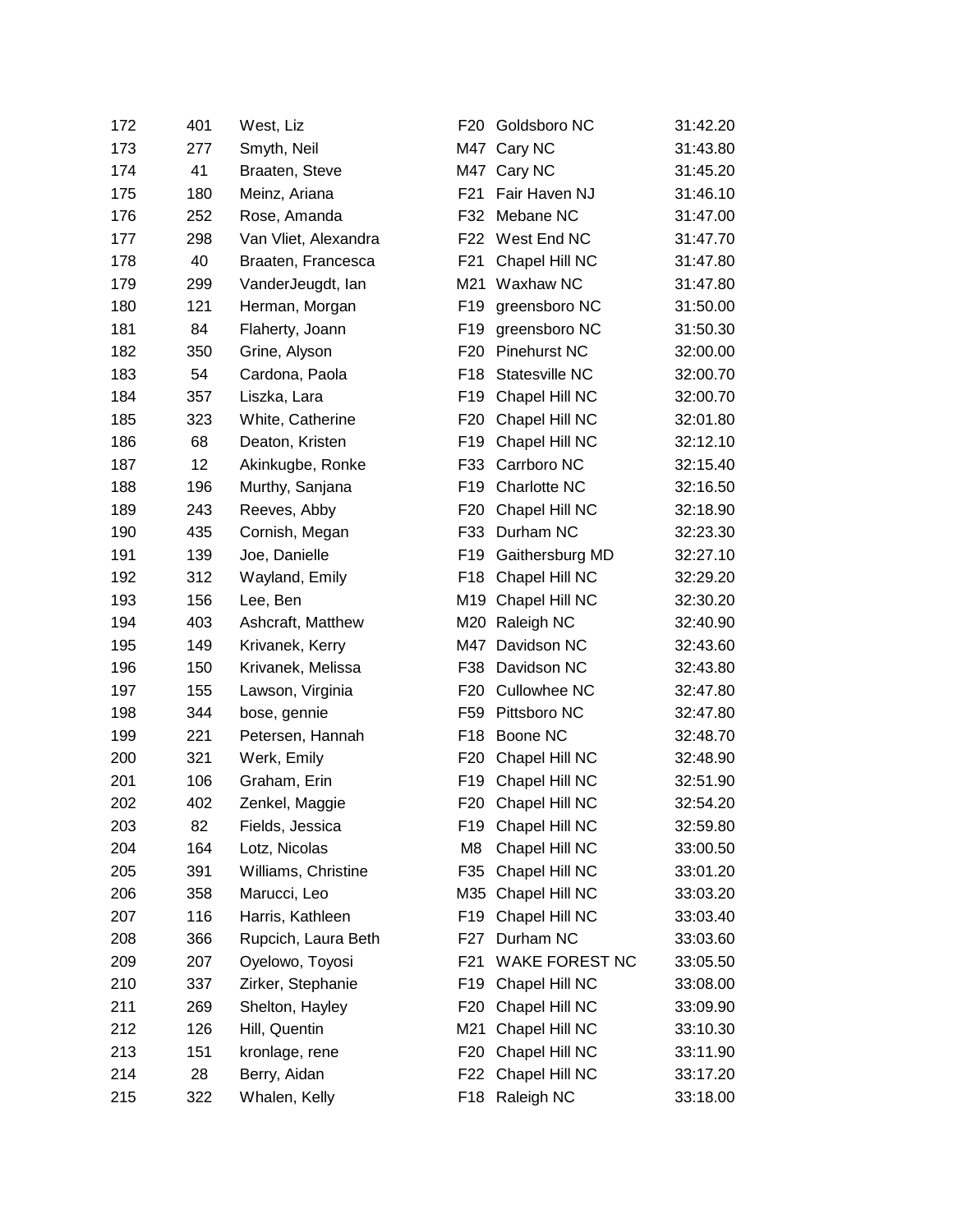| 216 | 320 | Werk, Caroline     | F18             | Chapel Hill NC        | 33:23.70 |
|-----|-----|--------------------|-----------------|-----------------------|----------|
| 217 | 147 | Kerker, Sindee     | F48             | Boca Raton FL         | 33:36.00 |
| 218 | 364 | Prendergast, David |                 | M14 Greensboro NC     | 33:37.20 |
| 219 | 395 | Bresler, Michele   | F21             | Chapel Hill NC        | 33:39.10 |
| 220 | 412 | Mueller, Austin    |                 | M18 Long Valley NJ    | 33:39.30 |
| 221 | 193 | Morrison, Patrick  |                 | M20 Chapel Hill NC    | 33:39.50 |
| 222 | 18  | Bagchi, Sukriti    |                 | F18 Chapel Hill NC    | 33:40.00 |
| 223 | 36  | Blitz, Callie      | F <sub>19</sub> | Athens GA             | 33:42.20 |
| 224 | 422 | Thomas, Kaitlyn    | F <sub>22</sub> |                       | 33:47.50 |
| 225 | 98  | Gentry, Dana       | F18             | Raleigh NC            | 33:50.70 |
| 226 | 170 | Mason, Caitlin     | F <sub>21</sub> | Chapel Hill NC        | 34:00.00 |
| 227 | 224 | Phillips, Logan    | F <sub>21</sub> | Chapel Hill NC        | 34:00.30 |
| 228 | 47  | Burke, Kevin       | M59             | Raleigh NC            | 34:06.50 |
| 229 | 255 | Royle, Tony        | M20             | Chapel Hill NC        | 34:08.80 |
| 230 | 352 | Jones, Libby       | F <sub>19</sub> | Chapel Hill NC        | 34:17.40 |
| 231 | 92  | Fullarton, Megan   | F <sub>19</sub> | Chapel Hill NC        | 34:35.30 |
| 232 | 276 | Smart, Ben         | M19             | The Woodlands TX      | 34:36.00 |
| 233 | 168 | Martin, Jasmine    | F19             | <b>WAKE FOREST NC</b> | 34:36.40 |
| 234 | 319 | Welsh, Erin        | F <sub>19</sub> | Oxford NC             | 34:54.10 |
| 235 | 339 | Allen, Anna        | F31             | <b>RALEIGH NC</b>     | 34:56.70 |
| 236 | 46  | Burke, Cheryl      | F57             | Raleigh NC            | 35:01.70 |
| 237 | 336 | Ziegelhofer, Linda | F51             | Colfax NC             | 35:06.10 |
| 238 | 203 | Nguyen, Trang      | F21             | Greensboro NC         | 35:06.80 |
| 239 | 60  | Clark, Allie       | F19             | Chapel Hill NC        | 35:16.20 |
| 240 | 45  | Brown, Megan       | F <sub>18</sub> | Chapel Hill NC        | 35:16.60 |
| 241 | 346 | Dellon, Elisabeth  | F40             | Chapel Hill NC        | 35:26.10 |
| 242 | 380 | Grady, Elizabeth   | F18             | Chapel Hill NC        | 35:29.80 |
| 243 | 115 | Harding, Anna      | F18             | Chapel Hill NC        | 35:30.20 |
| 244 | 302 | Vishwanath, Soumya | F20             | Chapel Hill NC        | 35:42.00 |
| 245 | 146 | Kerker, Sami       | F18             | Chapel Hill NC        | 35:55.70 |
| 246 | 271 | sherwood jr, david |                 | M58 West End NC       | 36:02.60 |
| 247 | 317 | Wells, Elizabeth   |                 | F14 Mebane NC         | 36:03.40 |
| 248 | 404 | Bose, Carl         |                 | M64 Pittsboro NC      | 36:23.00 |
| 249 | 316 | Welch, Lena        | F20             | Roslyn VA             | 36:31.80 |
| 250 | 396 | Deans, Elizabeth   | F20             | Chapel Hill NC        | 36:32.70 |
| 251 | 305 | Wagner, Kelsey     | F19             | Laurinburg NC         | 36:33.20 |
| 252 | 428 | Goslin, lan        | M56             |                       | 36:39.70 |
| 253 | 101 | Gilmore, Carrie    | F39             | Durham NC             | 36:43.60 |
| 254 | 32  | Biggers, Carole    | F54             | Greensboro NC         | 36:44.80 |
| 255 | 427 | Zug, Chip          | M41             |                       | 36:47.00 |
| 256 | 430 | Zug, Laura         | F40             |                       | 36:47.00 |
| 257 | 384 | Martins, Aline     | F <sub>19</sub> | Chapel Hill NC        | 36:48.90 |
| 258 | 223 | Phelps, Stephanie  | F <sub>20</sub> | Chapel Hill NC        | 37:05.50 |
| 259 | 431 | bowersox, brooke   | f42             | Cary NC               | 37:29.30 |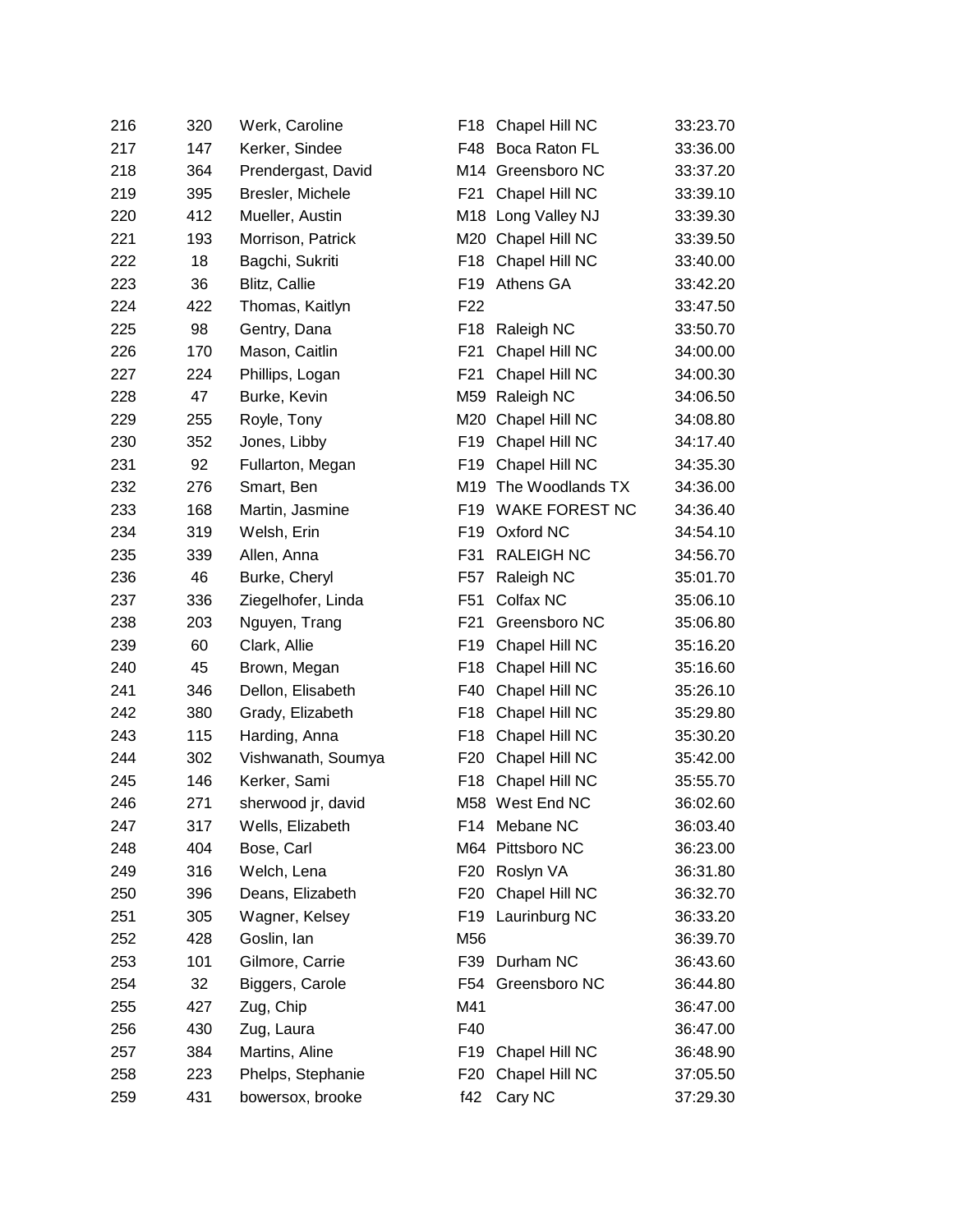| 260 | 218 | Patel, Yesha         | F22             | Chapel Hill NC      | 38:02.00 |
|-----|-----|----------------------|-----------------|---------------------|----------|
| 261 | 96  | Garg, Shivani        | F <sub>20</sub> | Carrboro NC         | 38:02.20 |
| 262 | 408 | Montaner, Morella    | F50             | Cary NC             | 38:03.50 |
| 263 | 251 | Rolandelli, Erin     | F <sub>20</sub> | Summerfield NC      | 38:20.90 |
| 264 | 33  | Biggers, Jose        |                 | M53 Greensboro NC   | 38:28.00 |
| 265 | 376 | Chow, Man-Wai        | F18             | Cary NC             | 38:39.50 |
| 266 | 324 | Wiener, Alexis       | F <sub>19</sub> | Chapel Hill NC      | 42:07.70 |
| 267 | 39  | Boyle, Alexis        | F <sub>20</sub> | Jamestown NC        | 42:08.50 |
| 268 | 63  | Craven, Jennifer     | F <sub>21</sub> | Chapel Hill NC      | 42:43.50 |
| 269 | 38  | Bobbitt, Chassity    | F <sub>20</sub> | Chapel Hill NC      | 43:05.20 |
| 270 | 185 | Misra, Laura         | F <sub>18</sub> | Chapel Hill NC      | 43:06.50 |
| 271 | 375 | Chesnutt, Baylee     | F17             | High Point NC       | 43:06.80 |
| 272 | 58  | Cheng, Vivian        | F <sub>20</sub> | Westford MA         | 43:17.90 |
| 273 | 162 | Long, Kelli          | F <sub>19</sub> | Chapel Hill NC      | 43:17.90 |
| 274 | 222 | Pfohl, Katherine     | F31             | Raleigh NC          | 43:19.60 |
| 275 | 110 | Grimley, Mary Beth   | F31             | Chapel Hill NC      | 43:19.80 |
| 276 | 349 | Griffin, Jennifer    | F26             | Carrboro NC         | 43:35.90 |
| 277 | 122 | Hester, Autumn       | F <sub>20</sub> | Chapel Hill NC      | 43:39.80 |
| 278 | 264 | Scuderi, Amanda      | F <sub>21</sub> | Cary NC             | 43:55.30 |
| 279 | 266 | Scuderi, Tori        | F <sub>51</sub> | Cary NC             | 43:55.40 |
| 280 | 183 | Meyer, Erin          | F <sub>21</sub> | Chapel Hill NC      | 43:57.40 |
| 281 | 206 | Opper, Chloe         | F <sub>20</sub> | Wilmington NC       | 44:17.50 |
| 282 | 99  | Gentry, Robyn        | F <sub>51</sub> | Roxboro NC          | 44:38.90 |
| 283 | 272 | Shipplett, Wendy     | F44             | Roxboro NC          | 44:39.10 |
| 284 | 407 | Montaner, Carlos     | M51             | Cary NC             | 44:53.70 |
| 285 | 176 | McFarland, Elisabeth | F <sub>19</sub> | Chapel Hill NC      | 45:49.20 |
| 286 | 100 | Gilland, Laura       | F20             | Chapel Hill NC      | 45:49.80 |
| 287 | 249 | Rodgers, Emily       | F <sub>20</sub> | Chapel Hill NC      | 45:49.90 |
| 288 | 129 | Hogewood, Hannah     | F <sub>19</sub> | Raleigh NC          | 45:50.30 |
| 289 | 202 | newbegin, kelly      | F46             | danvers MA          | 46:24.70 |
| 290 | 432 | bowersox, maggie     | F30             |                     | 46:37.20 |
| 291 | 238 | Ramadan, Ghada       | F48             | Chapel Hill NC      | 46:38.60 |
| 292 | 389 | Sutherland, Molly    | F22             | Carrboro NC         | 47:06.50 |
| 293 | 102 | Gilmore, Mackenzie   | F9              | Durham NC           | 47:07.90 |
| 294 | 157 | Lemieur, Kelsey      | F <sub>23</sub> | Carrboro NC         | 47:49.20 |
| 295 | 14  | Aruwani, Gaitry      | F18             | Chapel Hill NC      | 48:50.00 |
| 296 | 93  | Gamble, Rebecca      | F <sub>20</sub> | <b>RALEIGH NC</b>   | 48:50.20 |
| 297 | 34  | Blake, Leslie        | F <sub>22</sub> | High Point NC       | 50:14.50 |
| 298 | 43  | Brooks, Chianti      | F <sub>20</sub> | Chapel Hill NC      | 50:14.80 |
| 299 | 53  | Cannon, Margaret     | F <sub>20</sub> | Chapel Hill NC      | 50:18.50 |
| 300 | 15  | Atkinson, Caroline   | F <sub>20</sub> | Carrboro NC         | 50:19.30 |
| 301 | 309 | Wardman, Stephanie   | F <sub>20</sub> | greensboro NC       | 50:31.50 |
| 302 | 174 | McCosby, Jenny       | F <sub>20</sub> | Silver Spring MD    | 50:31.80 |
| 303 | 369 | Swaim, Scott         |                 | M49 Kernersville NC | 51:12.50 |